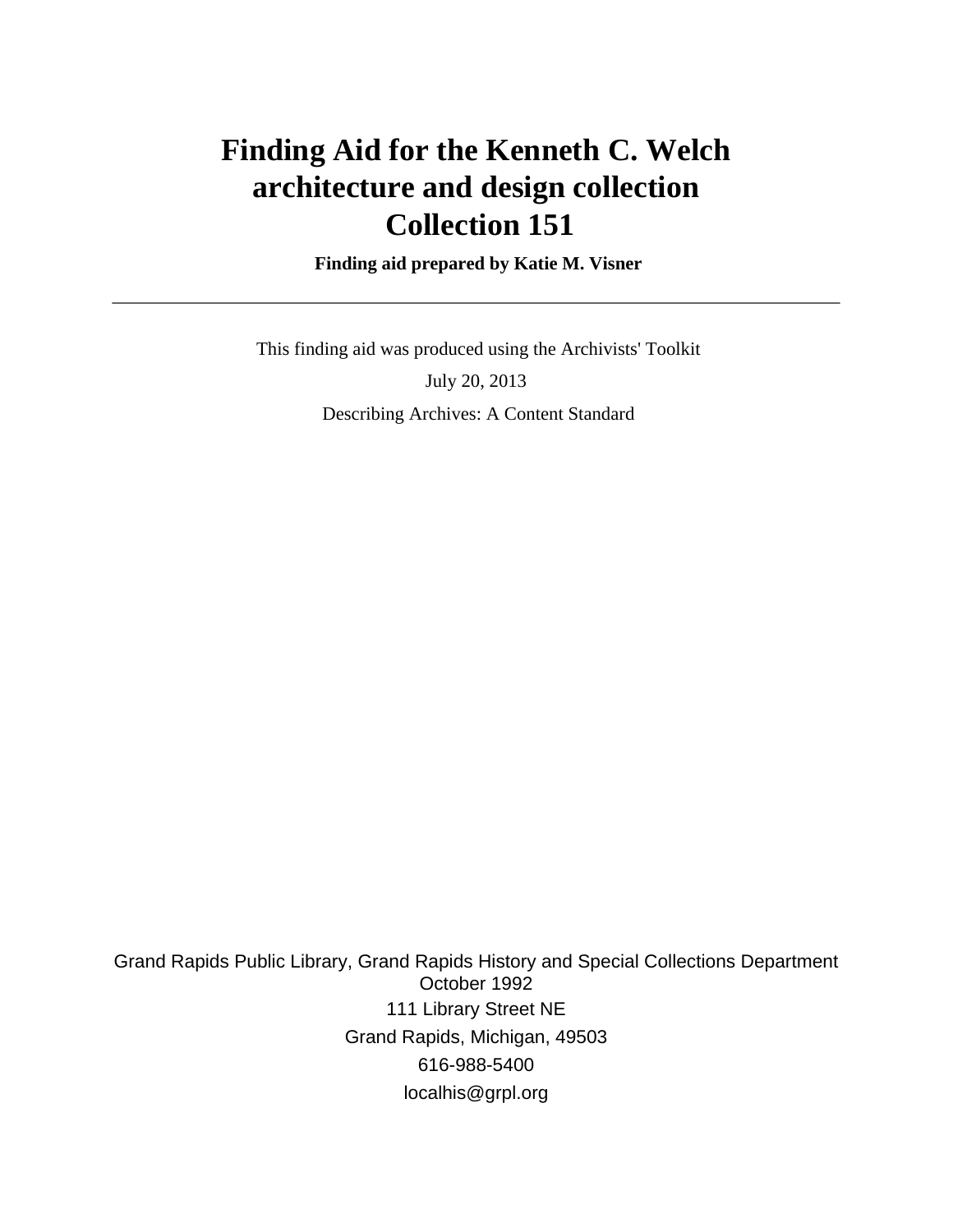# **Table of Contents**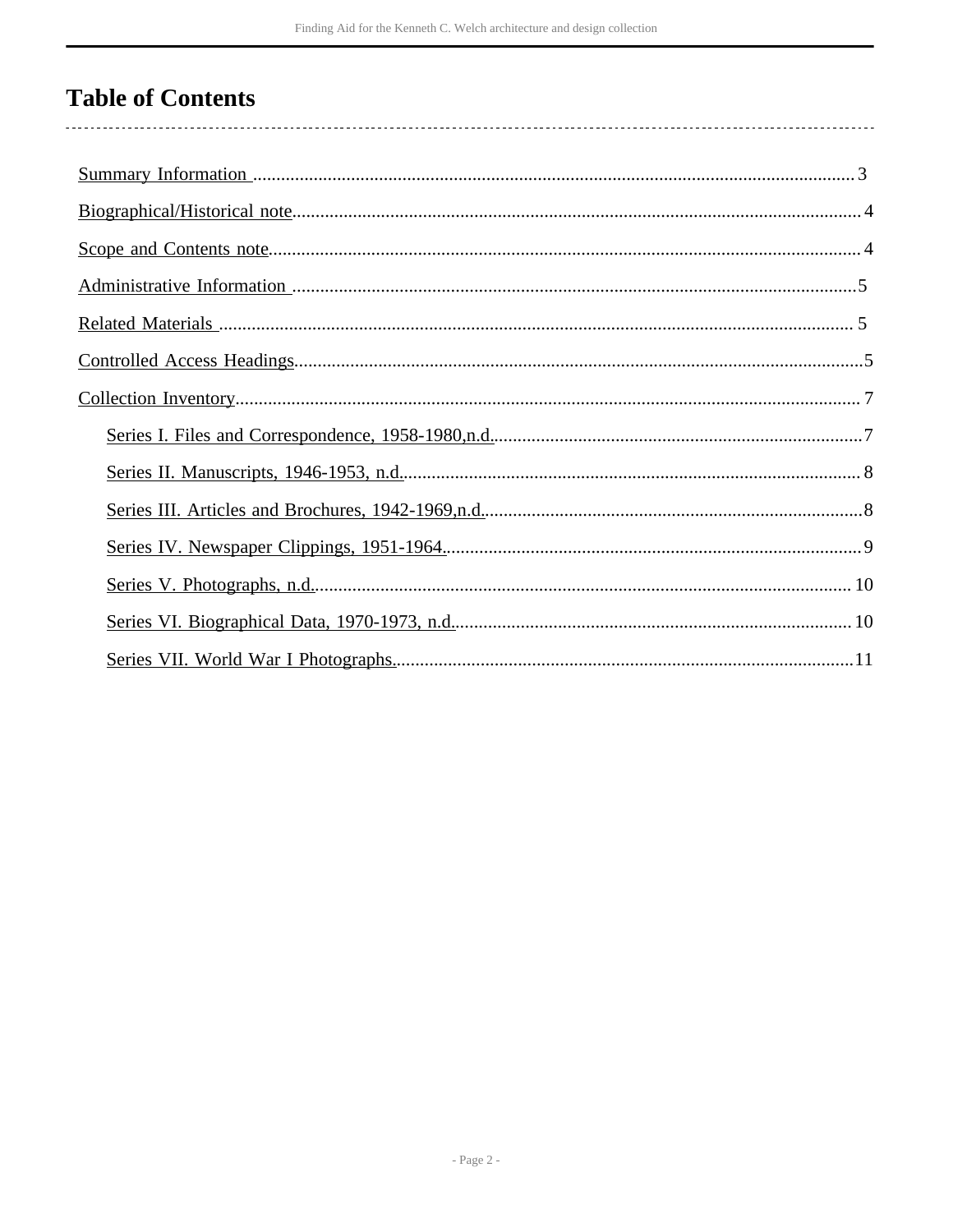## <span id="page-2-0"></span>**Summary Information**

| <b>Repository</b> | Grand Rapids Public Library, Grand Rapids History and Special<br><b>Collections Department</b>                                                                                                                                                                                                                                                                                                                                                                                                                                                                                                          |
|-------------------|---------------------------------------------------------------------------------------------------------------------------------------------------------------------------------------------------------------------------------------------------------------------------------------------------------------------------------------------------------------------------------------------------------------------------------------------------------------------------------------------------------------------------------------------------------------------------------------------------------|
|                   |                                                                                                                                                                                                                                                                                                                                                                                                                                                                                                                                                                                                         |
| <b>Creator</b>    | Welch, Kenneth C.                                                                                                                                                                                                                                                                                                                                                                                                                                                                                                                                                                                       |
| <b>Title</b>      | Kenneth C. Welch architecture and design collection                                                                                                                                                                                                                                                                                                                                                                                                                                                                                                                                                     |
| Date [inclusive]  | 1944-1984                                                                                                                                                                                                                                                                                                                                                                                                                                                                                                                                                                                               |
| <b>Extent</b>     | 1.3 Linear feet Four boxes                                                                                                                                                                                                                                                                                                                                                                                                                                                                                                                                                                              |
| Language          | English                                                                                                                                                                                                                                                                                                                                                                                                                                                                                                                                                                                                 |
| <b>Abstract</b>   | Kenneth C. Welch was an architect and city planner in Grand Rapids,<br>Michigan. Included in the collection are magazines, magazine articles,<br>brochures and manuscripts dealing with architecture; photographs<br>primarily of the buildings designed by Welch; and correspondence and<br>information about specific projects on which Welch was working. There<br>are also sketches, calculations and cost estimates of his projects; as well<br>as manuscripts that Welch wrote on architectural topics. Also contains<br>Welch's views of Grand Rapids' urban renewal plans of the late 1950s and |
|                   | early 1960s. Welch materials cover both Grand Rapids as well as national<br>architecture. A small box of World War I photographs has also been found<br>and attributed to this collection.                                                                                                                                                                                                                                                                                                                                                                                                              |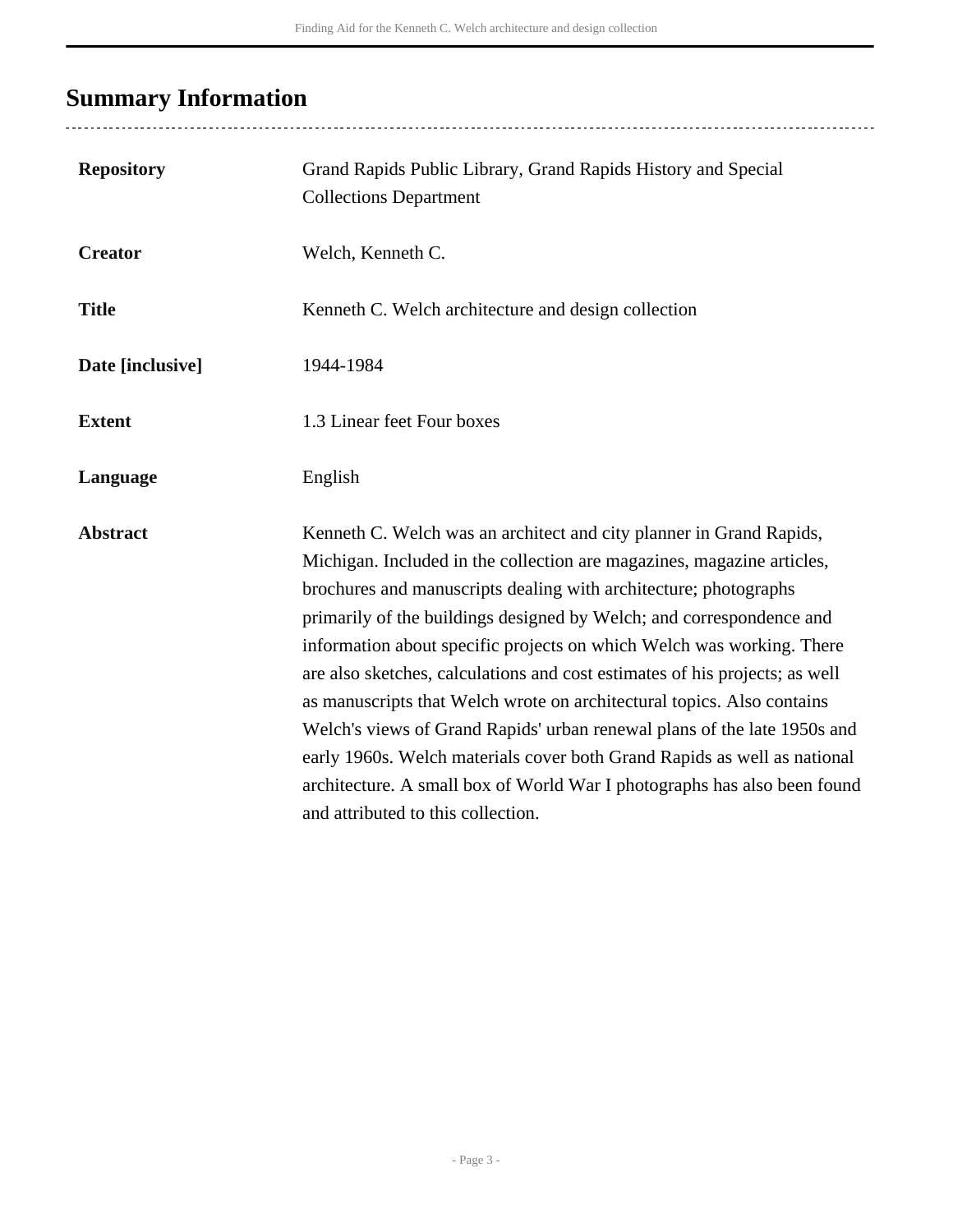## <span id="page-3-0"></span>**Biographical/Historical note**

Kenneth C. Welch (ca. 1881-1973), a native of Sparta, Michigan, was a 1912 graduate of the University of Michigan, and received a masters degree from the University of Pennsylvania in 1916. That same year he received the Architect's Medal of the Ecole de Beaux Arts, Paris, Frances.

During his career as an architect and urban planner, he lectured at Harvard Graduate School, Yale Traffic School, University of Michigan School of Architecture, University of Illinois, M.I.T., Carnegie Tech., and University of Kansas. He also contributed to a work entitled "Forms and Functions of 20th Century Architecture," published by Columbia University. He designed various types of buildings including parking ramps, churches, apartments, supermarkets, schools, hospitals, and shopping centers.

He was particularly well known and held in high professional regard for his work with shopping centers. His shopping centers include: Mondawnin, Baltimore; the "Center," Omaha; Newton, Spencer, Iowa; North Star Center, San Antonio; The Mall, Kentucky; Westland and Eastland, Jacksonville, Florida; and 100 acre Westroads Center, Omaha.

From 1943 through 1952, Welch served as Chairman of the Grand Rapids City Planning Commission. During the 1950s he became experienced in downtown rehabilitation and revitalization. He served as one of the leading voices in the urban renewal planning and implementation in Grand Rapids.

He resided in Grand Rapids with his wife Lila M. They had four sons: P. Craig, R. Montgomery, Kenneth C. Jr., and A. William.

Note: Additional biographical information received June 23, 2009, from a Welch relative, Susan Linden, provides this additional information:

Lila was Kenneth Welch second wife. Sons P. Craig and R. Montgomery were her children by her first marriage, adopted by Kenneth Welch. Kenny and Bill were Welch sons from his first marriage to Dorothy Hompe. Also from his first marriage was a daughter, Diana Welch, who is the mother of Susan Linden. She was the middle child of the five children from the two combined families.

### <span id="page-3-1"></span>**Scope and Contents note**

Contains various magazines, magazine articles, correspondence, photographs, brochures, sketches, calculations, cost estimates and manuscripts. The correspondence details various business projects, particularly, St. Mary's parish church in Spring Lake and Church of the Nazarene (Fuller Street). The data provides insights into cost, client expectations and Welch's architectural views. The photographs depict various shopping malls from the 1950s. An experienced urban planner, the collection also details Welch's views of Grand Rapids' urban renewal.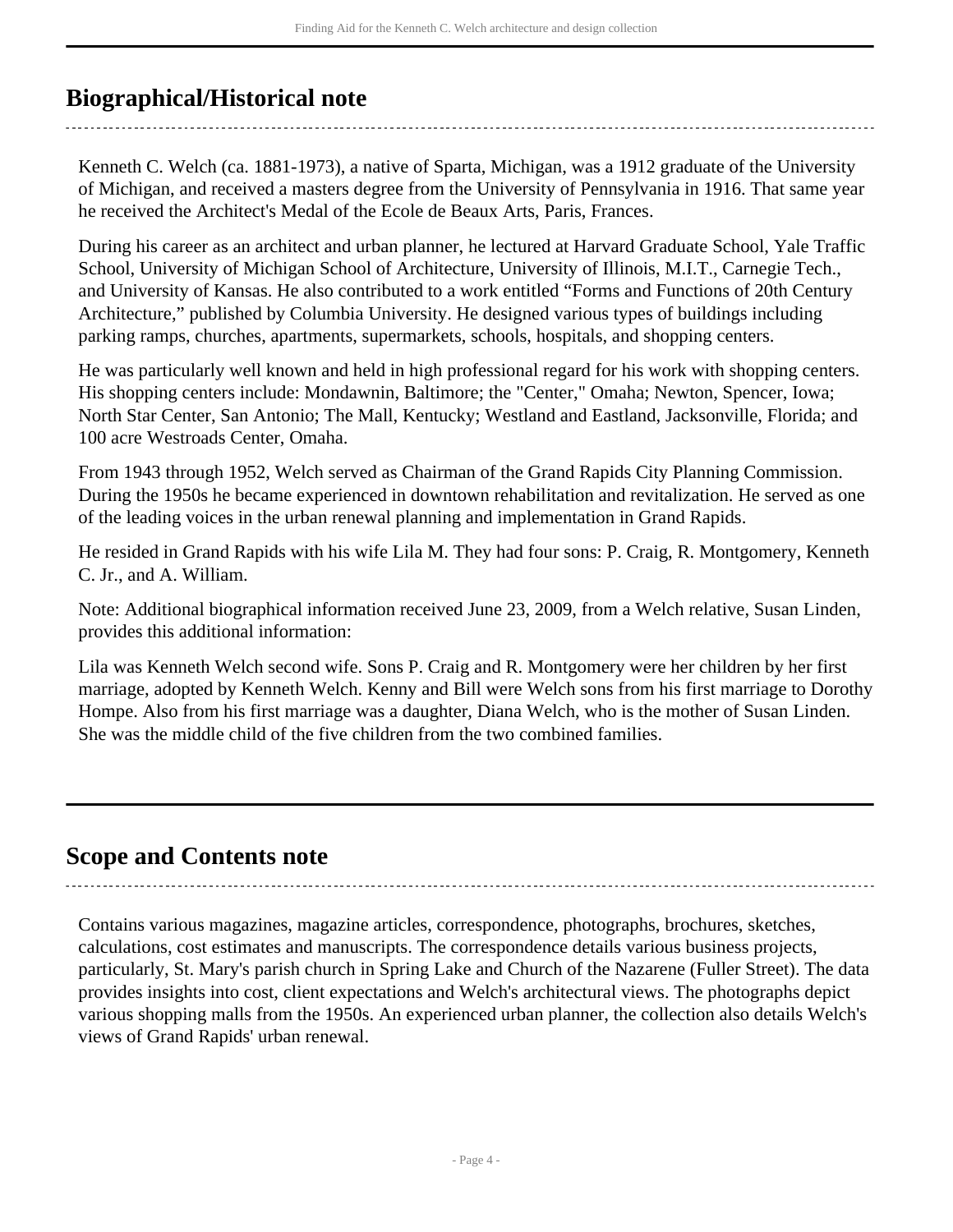### <span id="page-4-0"></span>**Administrative Information**

### **Publication Information**

Grand Rapids Public Library, Grand Rapids History and Special Collections Department October 1992

#### **Immediate Source of Acquisition note**

Lucia Skuja, 1986, accession number 1986.080

### <span id="page-4-1"></span>**Related Materials**

#### **Related Archival Materials note**

Coll. 255, Jessup Furniture Collection includes a shopping center photo with Welch given as the photographer. 255-1-19

Coll. 354, Arleigh C. Hitchcock Homestyle Center Collection, RE Welch as a member of the Design & Standard Committee for this proposed 1950s Center.

## <span id="page-4-2"></span>**Controlled Access Headings**

**Genre(s)**

• personal papers

**Geographic Name(s)**

• Grand Rapids (Mich.) -- History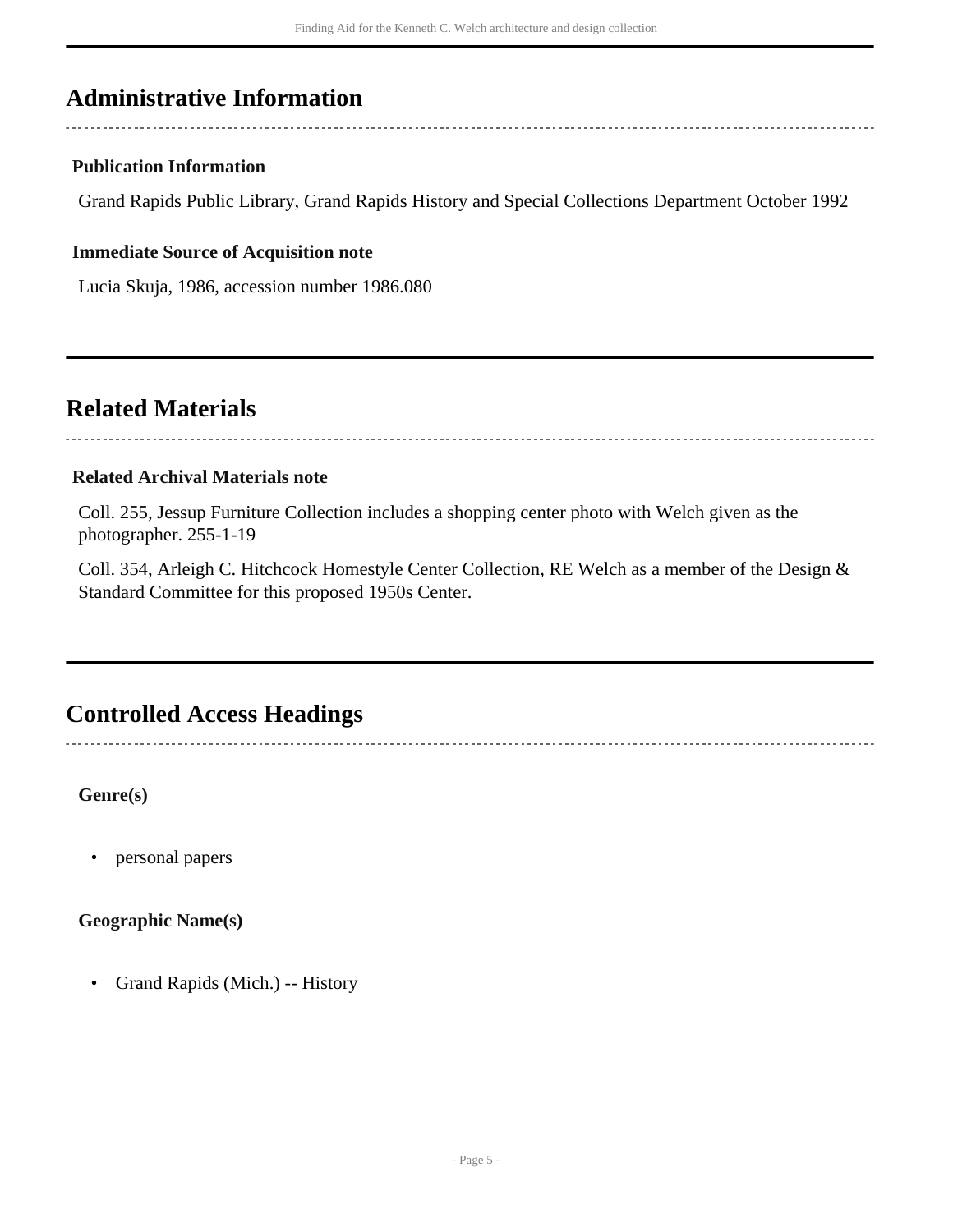### **Subject(s)**

- Architects -- Michigan -- Grand Rapids
- Shopping centers -- United States
- Urban renewal -- Michigan -- Grand Rapids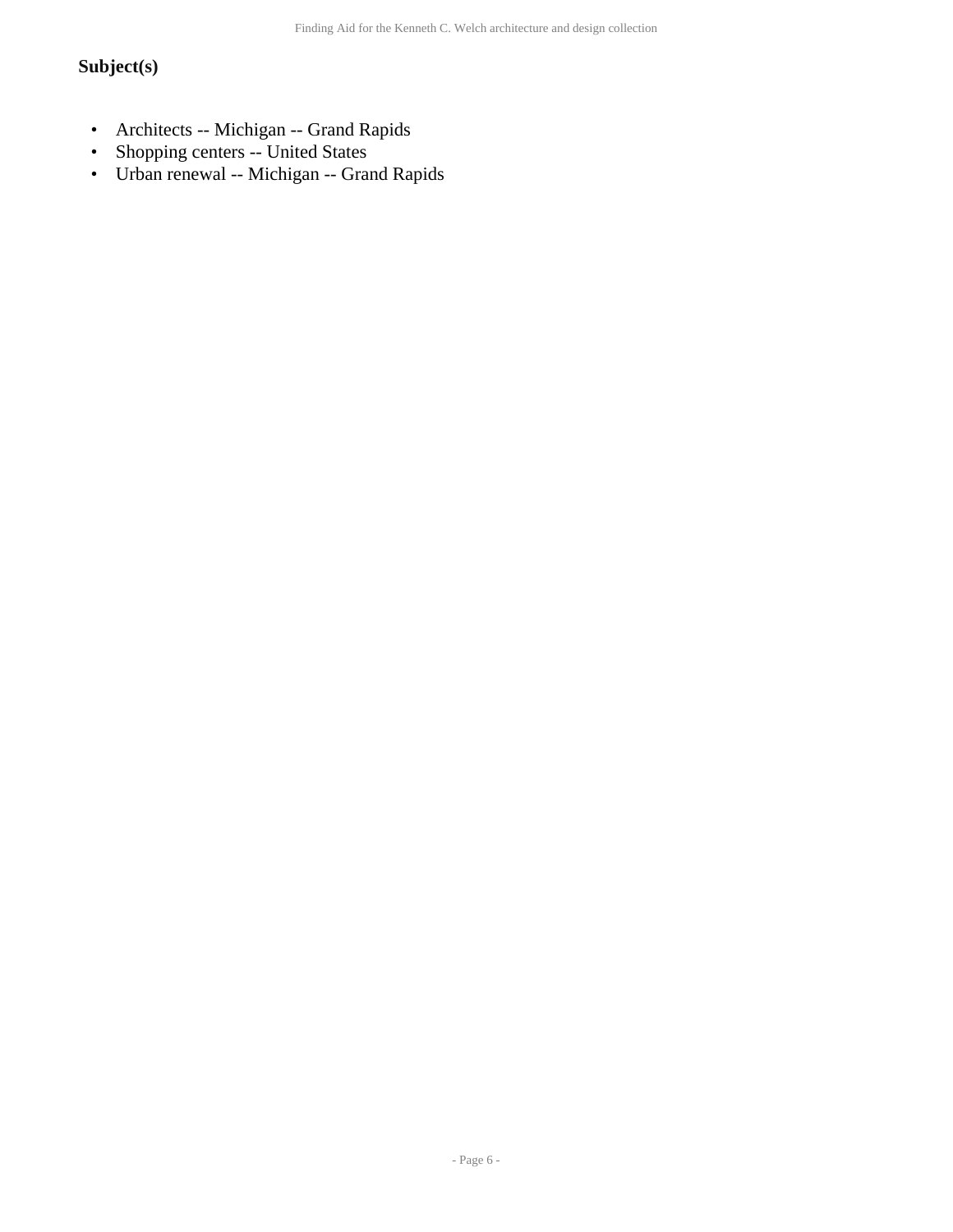## <span id="page-6-0"></span>**Collection Inventory**

<span id="page-6-1"></span>**Series I. Files and Correspondence, 1958-1980,n.d.** 

#### **Scope and Contents note**

This diverse series includes graphics, ephemera, correspondence, and other types of materials for different design projects or general architectural topics.

|                                                             | <b>Box</b>   | Folder         |
|-------------------------------------------------------------|--------------|----------------|
| Calculations and Cost Estimates - building projects, 1960.  | $\mathbf{1}$ | $\mathbf{1}$   |
| Church of the Nazarene, 1958-1962.                          | 1            | $\overline{2}$ |
| Government Records, Report, 1960-1984.                      | $\mathbf{1}$ | 3              |
| Kent County International Airport - designs, n.d.           | $\mathbf{1}$ | 4              |
| Professional correspondence (Building projects), 1960-1963. | $\mathbf{1}$ | 5              |
| St. Mary's Parish (Spring Lake, MI), 1964-1965.             | $\mathbf{1}$ | 6              |
| Shopping Centers - designs, n.d.                            | $\mathbf{1}$ | 7              |
| Sketches - preliminary designs, n.d.                        | 1            | 8              |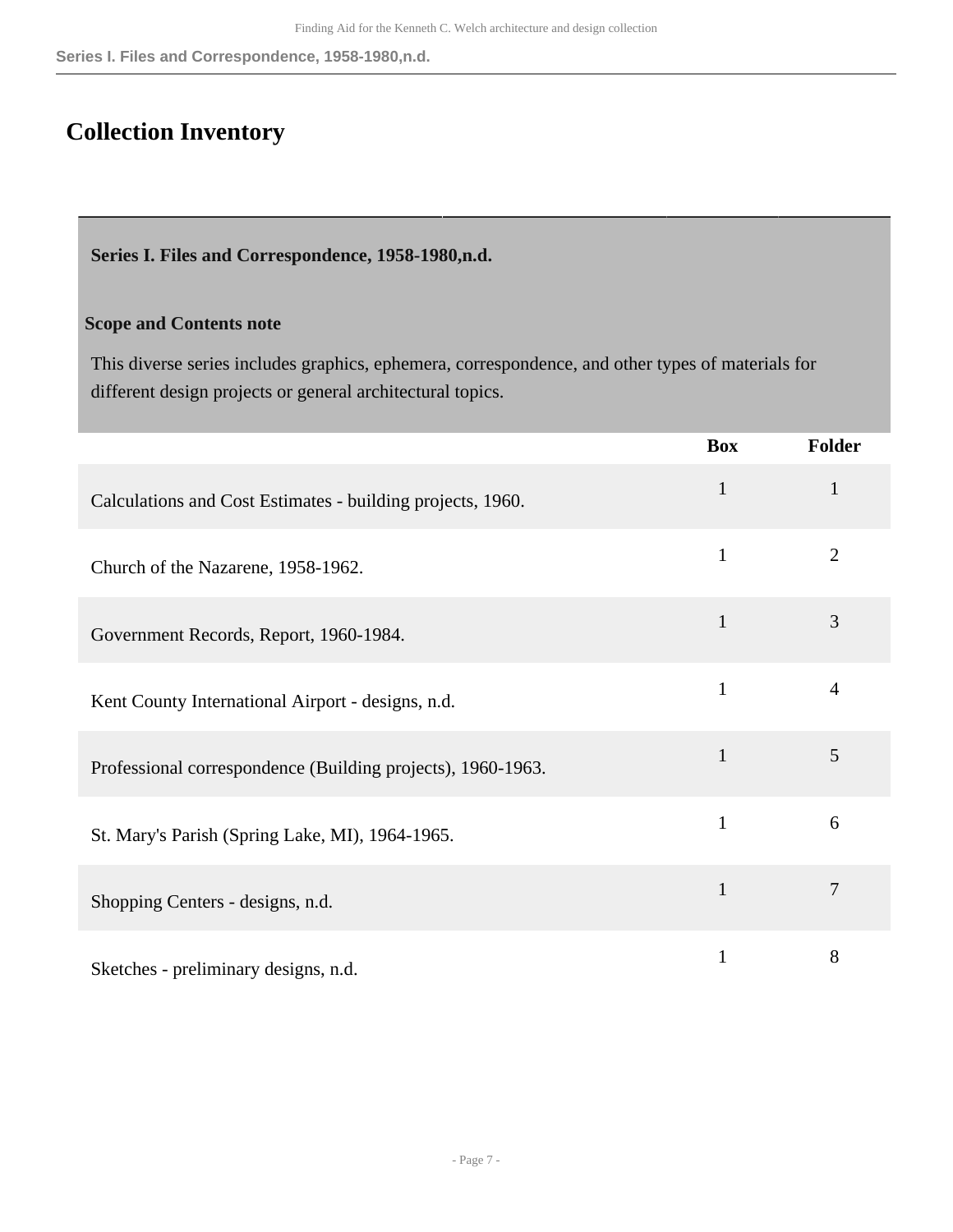| Urban Renewal - design, article, brochure, 1960-1980, n.d. |  |  |
|------------------------------------------------------------|--|--|
|------------------------------------------------------------|--|--|

### <span id="page-7-0"></span>**Series II. Manuscripts, 1946-1953, n.d.**

### **Scope and Contents note**

Contains small documents written to different topics.

|                                                                                                                 | <b>Box</b>   | Folder |
|-----------------------------------------------------------------------------------------------------------------|--------------|--------|
| Manuscripts                                                                                                     | $\mathbf{1}$ | 10     |
| <b>National Retail Recentralization</b>                                                                         | $\mathbf{1}$ | 10     |
| Lighting and Brightness for Selling                                                                             | $\mathbf{1}$ | 10     |
| The Regional Center and Downtown, 1946-1953, n.d.                                                               | $\mathbf{1}$ | 10     |
| The Case for Sloping Windows. "Brightness Engineering and<br>Architecture."                                     | $\mathbf{1}$ | 11     |
| Series III. Articles and Brochures, 1942-1969,n.d.                                                              |              |        |
| <b>Scope and Contents note</b>                                                                                  |              |        |
| Arranged in folders by broad topic, not specific citations for the articles included is available at this time. |              |        |
|                                                                                                                 | <b>Box</b>   | Folder |
|                                                                                                                 |              |        |

<span id="page-7-1"></span>Apartments, n.d. 12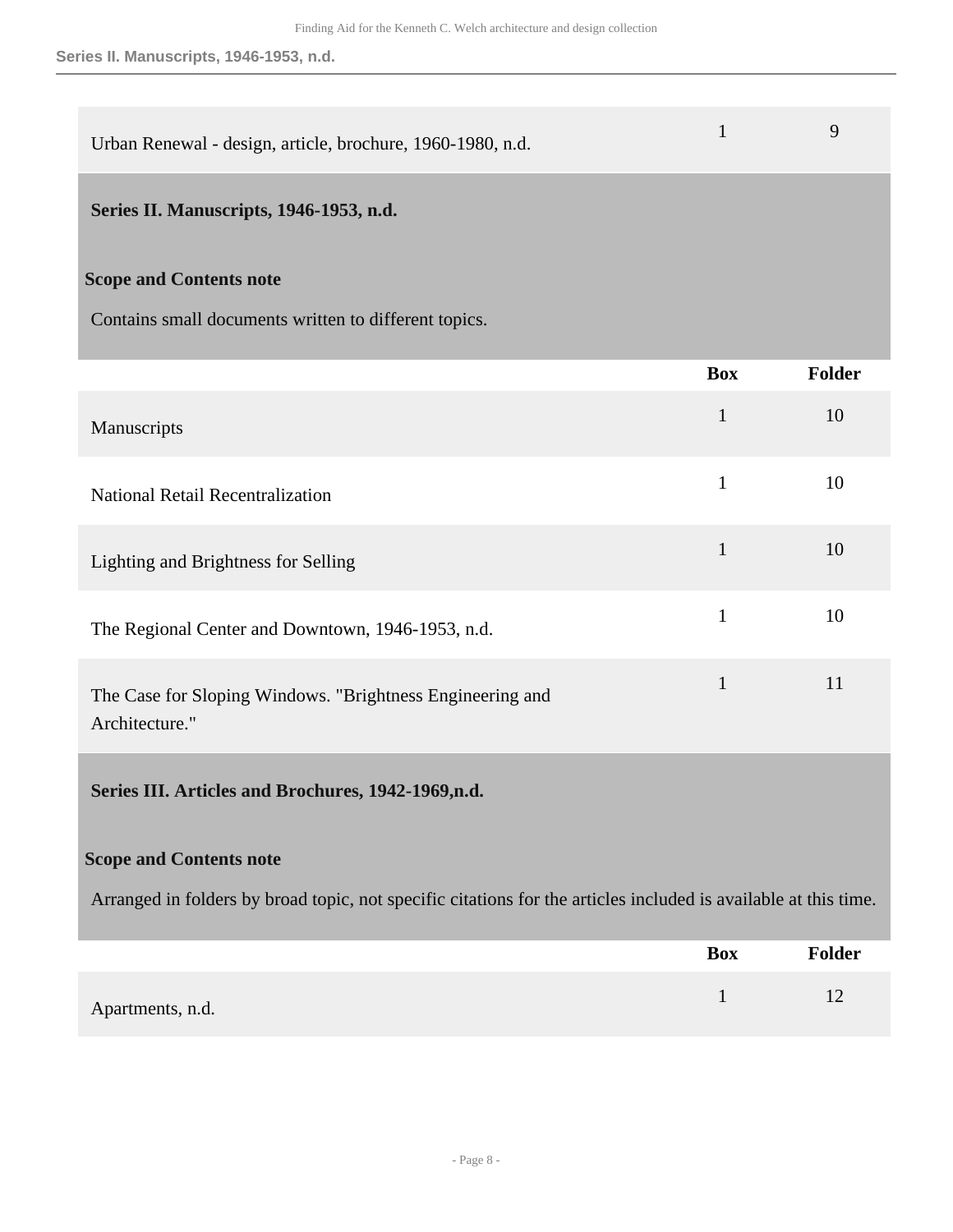**Series IV. Newspaper Clippings, 1951-1964.**

<span id="page-8-0"></span>

| Church, 1961, n.d.                         | $\mathbf{1}$   | 13             |
|--------------------------------------------|----------------|----------------|
| Hospitals, n.d.                            | $\mathbf{1}$   | 14             |
| Parking ramps, 1950-1960.                  | $\mathbf{1}$   | 15             |
| Schools, 1949-50, n.d.                     | $\mathbf{1}$   | 16             |
| Shopping Centers, 1949-1969, n.d.          | $\overline{2}$ | $\mathbf{1}$   |
| Shopping Centers, 1950-1963, n.d.          | $\overline{2}$ | $\overline{2}$ |
| Supermarkets, 1953-1955.                   | 3              | $\mathbf{1}$   |
| Television Studio, 1952.                   | 3              | $\overline{2}$ |
| Designs, 1942-1947, n.d.                   | 3              | 3              |
| Magazines, 1959-1961.                      | $\overline{3}$ | $\overline{4}$ |
| Magazines, 1948-1969.                      | 3              | 5              |
| Series IV. Newspaper Clippings, 1951-1964. |                |                |
|                                            | <b>Box</b>     | Folder         |
| Newspaper clippings, 1951-1964             | 3              | 6              |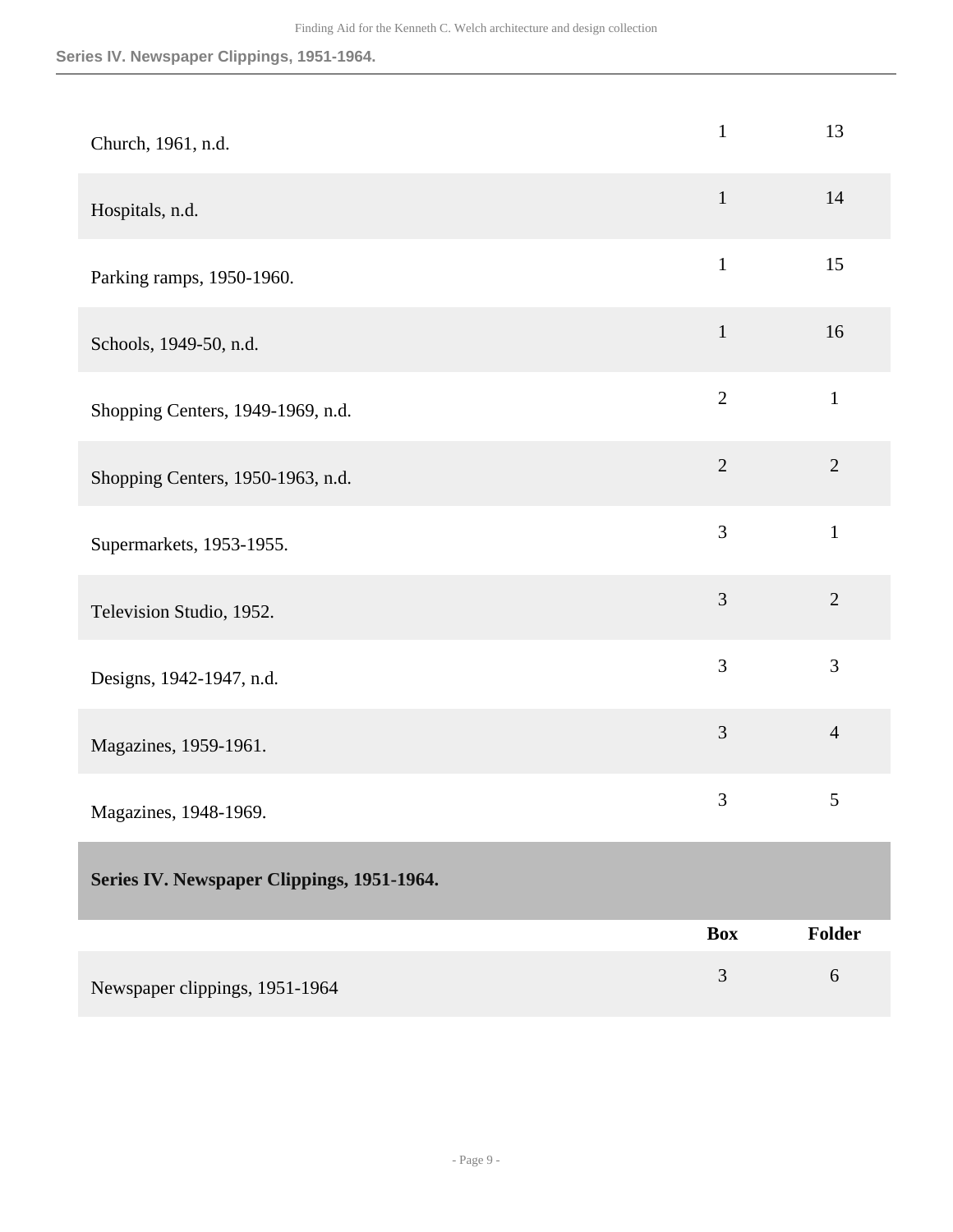### <span id="page-9-0"></span>**Series V. Photographs, n.d.**

<span id="page-9-1"></span>

|                                               | <b>Box</b>     | Folder |
|-----------------------------------------------|----------------|--------|
| Airports (models), n.d. (8)                   | 3              | $\tau$ |
| Baltimore church, 1959. (9)                   | 3              | $8\,$  |
| Cafe (in California?), n.d. (1)               | 3              | 9      |
| Churches. Interiors, n.d. (1)                 | 3              | 10     |
| House - at 50 College, SE, 1925 (1)           | 3              | 11     |
| Jordan Marsh Mall, 1951. (12)                 | 3              | 12     |
| Knapp's store (Lansing, MI?), c.1959. (6)     | 3              | 13     |
| Malls, n.d. (60)                              | 3              | 14     |
| Shopping Centers, 1951-1967, n.d. (8)         | 3              | 15     |
| Stores. Interiors, n.d. (13)                  | $\mathfrak{Z}$ | 16     |
| Wards, n.d. (25)                              | 3              | 17     |
| Series VI. Biographical Data, 1970-1973, n.d. |                |        |
|                                               | <b>Box</b>     | Folder |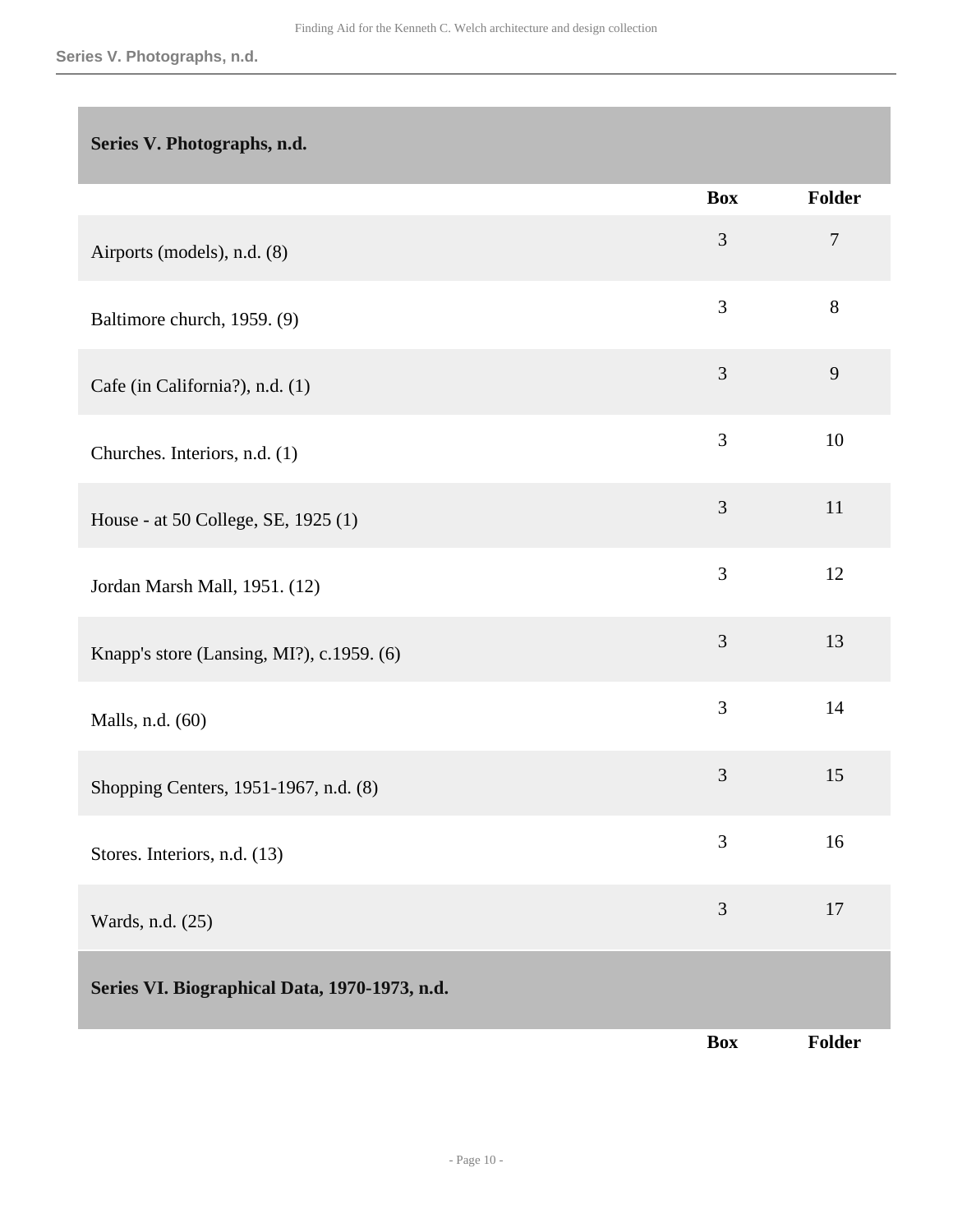| Biographical data, 1970-1973, n.d. |  |
|------------------------------------|--|
| Added biographical. 6/24/2009      |  |

### <span id="page-10-0"></span>**Series VII. World War I Photographs.**

#### **Scope and Contents note**

Note: Box found unprocessed in 1999. According to the labeling on the acid free folders, this material was being processed as Box 1 of Collection 151. In the absence of any other information to the contrary, this box has now been added to the Welch Collection. Welch was in the service in 1917-1919 per his bio in Box 3, although it is not know if he actually made it to Europe. RM 7/19/1999

|       | Box            | Folder           |
|-------|----------------|------------------|
| (1)   | $\overline{4}$ | $\mathbf{1}$     |
| $(3)$ | $\overline{4}$ | $\overline{2}$   |
| (1)   | $\overline{4}$ | $\overline{3}$   |
| (2)   | $\overline{4}$ | $\overline{4}$   |
| $(2)$ | $\overline{4}$ | $\mathfrak{S}$   |
| (2)   | $\overline{4}$ | $\sqrt{6}$       |
| (2)   | $\overline{4}$ | $\boldsymbol{7}$ |